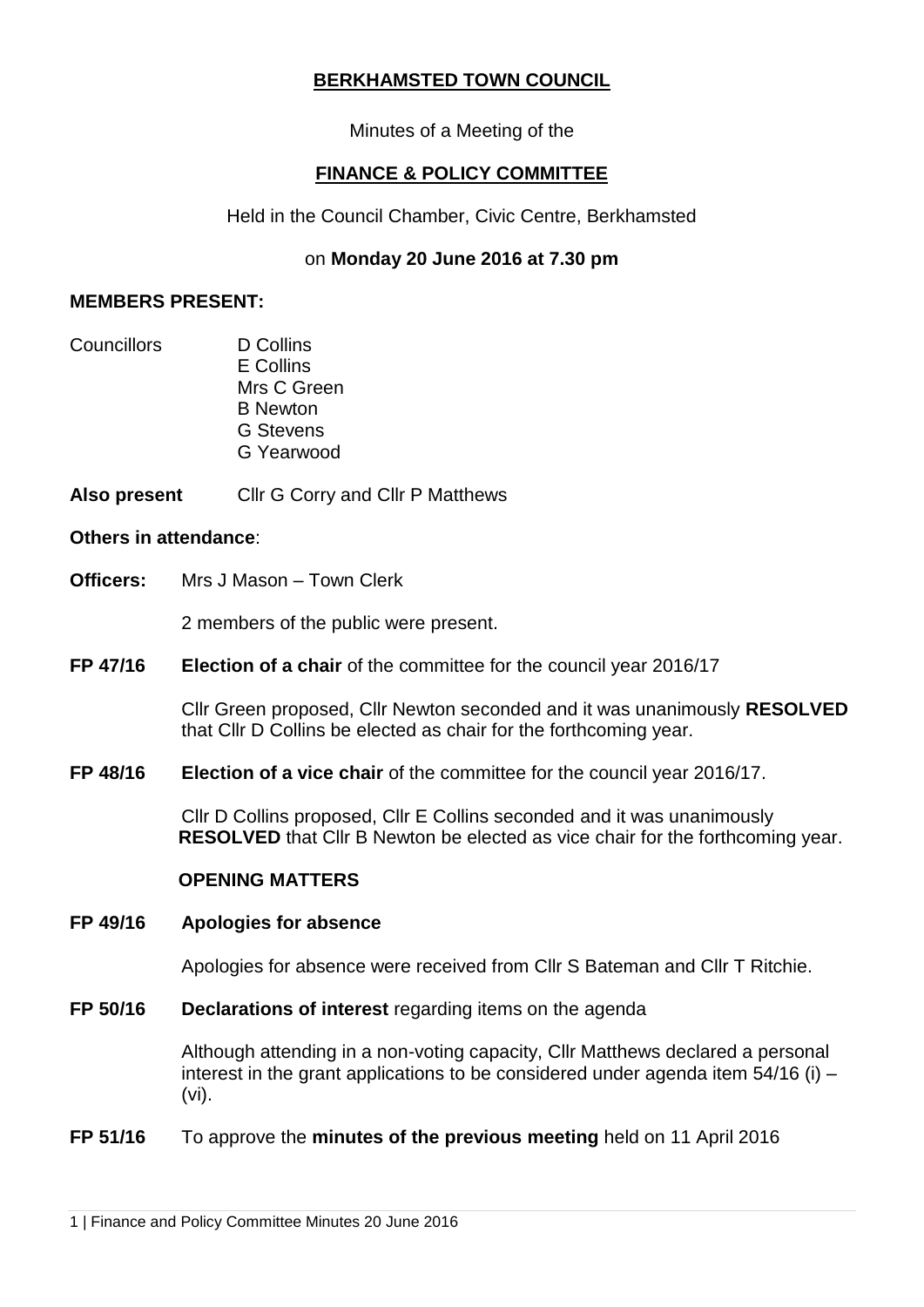The minutes were approved as a correct record and were duly signed as such by the Chairman.

# **FP 52/16 Chair's Communications**

- (i) Hertfordshire Association of Parish and Town Councils: 25 April 2016 e-mail regarding the publication of new "Guidance, Governance and Accountability for Smaller Authorities in England, A Practitioners' Guide" March 2016. This replaces the Practitioners' Guide 2014.
- (ii) 2016 2018 National Salary Award: May 2016 notification from NALC/SLCC.
- (iii) Open Spaces Society: Invitation to Annual General Meeting 7 July 2016.

## **FP 53/16 To suspend Standing Orders to allow public participation**

It was agreed to suspend Standing Orders to invite public participation during the course of the meeting on items on the agenda.

# **FINANCIAL MATTERS**

## **FP 54 /16 Grant Applications – to consider the following:**

(i) Berkofest Music Festival: Application for £1,000 towards the cost of cable protector mats between the main stage and the sound desk. The cables go through the seating area and are a health and safety requirement. Estimated total cost of project is £2,946.

## It was **RESOLVED:**

To award a grant of £500 towards the costs detailed above.

(ii) Berkhamsted Chamber of Commerce: Application for £1,000 towards the cost of a project to introduce the Young Enterprise Scheme into primary schools in Berkhamsted. The aim is to establish an understanding of work, finance and enterprise whilst developing numeracy, communication and teamwork. Estimated total cost of project is £8,000.

## It was **RESOLVED**

To defer consideration of this item until the next meeting, scheduled for 12 September. In the meantime the Town Clerk would obtain more precise details of (i) what items any grant might be used for and (ii) the geographic location in which the grant would be applied. Additionally, she would suggest that BCC might also contact Potten End and Northchurch Parish Councils.

(iii) Lions Club Berkhamsted: Application for £1,000 towards costs associated with the Berkhamsted annual summer fete 29 August 2016. Estimated total cost of project is £12,000. (Payment under s137 local Government Act 1972.)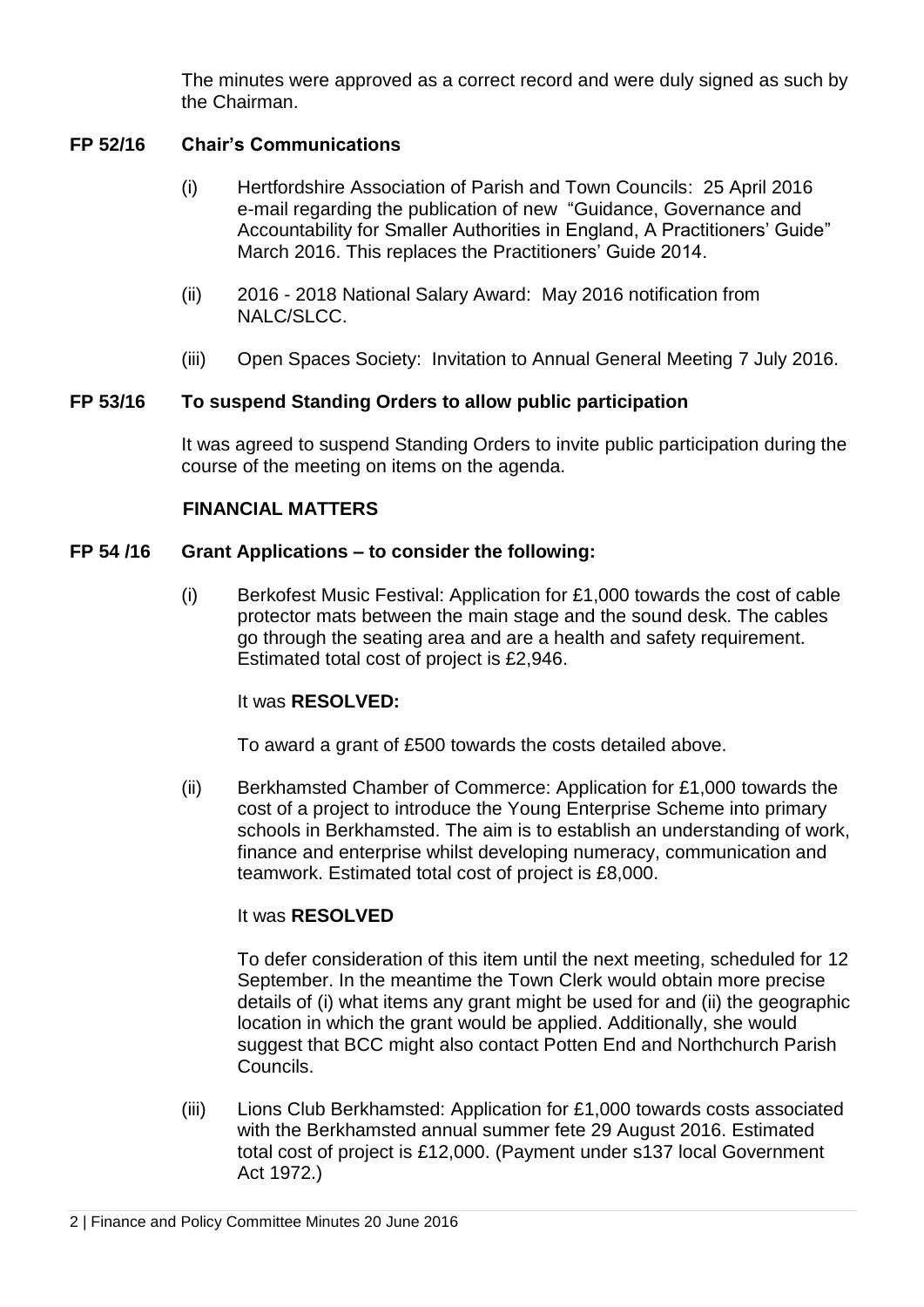The Chairman suspended standing orders. Hilary Hickey and Emma Pearce, Lions Club representatives, circulated a summary of the main points supporting their application. Ms Hickey explained that the summer event was extremely popular, any profits made went to local charities. However, they had struggled in recent years with finding adequate funding and volunteers. Poor weather in recent years had also been a problem. The aim this year was to "weatherproof" the event and replaced aged banners and signage. Thanking the representatives for their contribution to the meeting, the Chairman reinstated standing orders.

# It was **RESOLVED**

To award a grant of £700 towards the cost of a marquee and signage.

(iv) The Rectory Lane Cemetery Project Group: Application for £1,000 as a contribution towards funding required to complete the Development Phase costs of £89,816 (£73,600 has been secured from Heritage Lottery/ Big Lottery Fund - Parks).

# It was **RESOLVED**

To award a grant of £500 towards this phase of the project.

(v) Chiltern Open Air Museum: Application for £800 towards the cost of expanding the potential of the historic buildings and machinery on site to create new Science and Technology workshops for Key Stage 2 pupils from September 2016 and for family Terrific Tuesdays. Estimated total cost of project is £2,260.

## It was **RESOLVED**

To defer consideration of this item until the next meeting, scheduled for 12 September. In the meantime the Town Clerk would obtain more precise details of capital costs for specific items.

(vi) Berkhamsted Local History and Museum Society: Application for £750 towards the cost of displaying the Alderney Bayeux tapestry in November 2016. Estimated total cost of project is £2,500.

## It was **RESOLVED**

To award a grant of £500 towards these costs. In addition, Cllr D Collins would approach Dacorum Borough Council and enquire if the Society's Civic Centre hire costs might be reduced.

## **FP 55 /16 Income and Expenditure including Receipts and Payments Schedule**

- (i) The **Income and Expenditure and Variance Analysis** from 1 April 2016 to 31 May 2016 were noted and approved.
- (ii) The Receipts and Payments Schedule had previously been sent to Cllrs D Collins and G Stevens for scrutiny. Its accuracy was approved.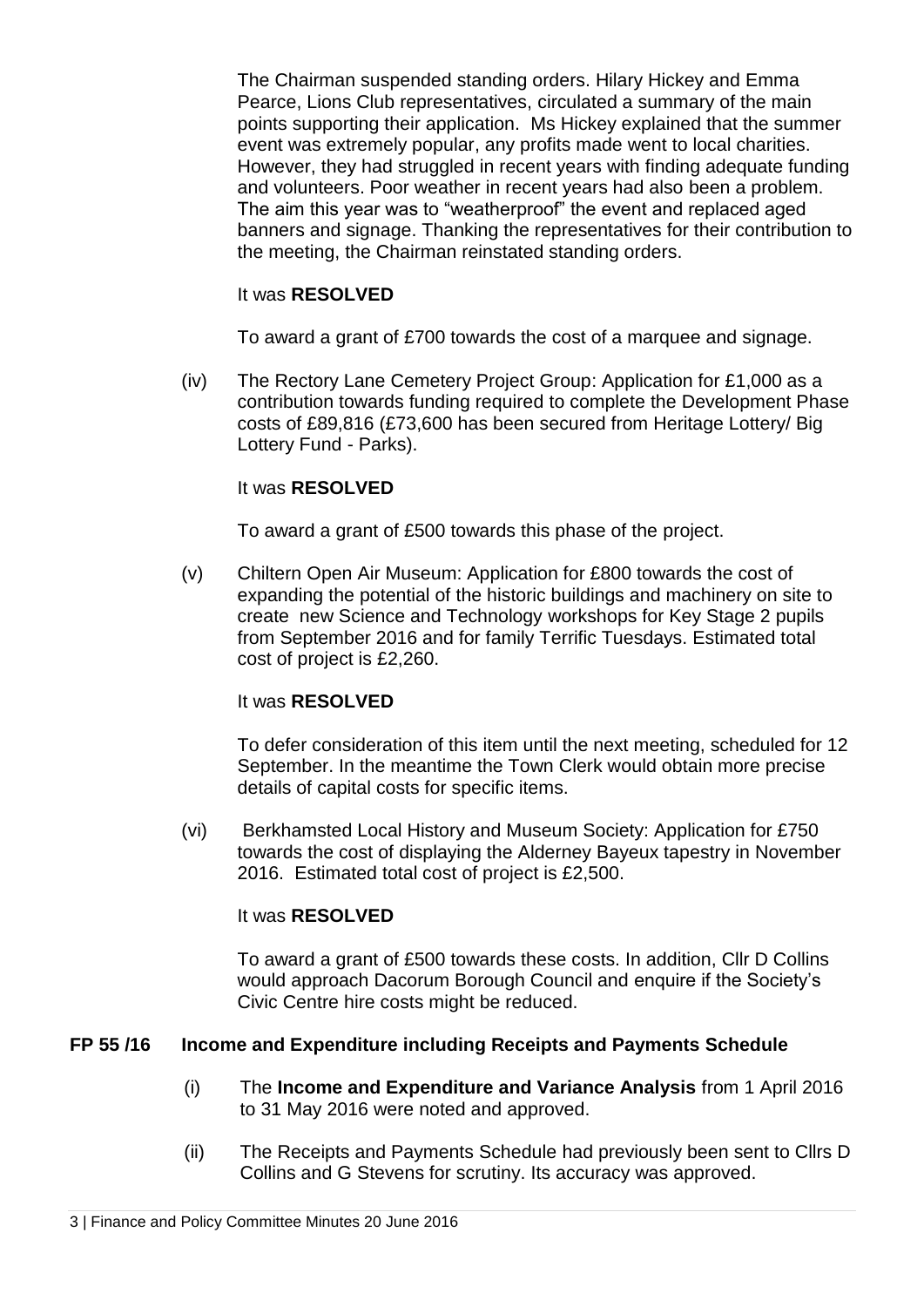## **FP 56/16 Year End 2015/16**

The Committee **received and noted** the following information:

- (i) The internal auditor inspected the Town Council's accounts and financial procedures on 12 June 2016 and signed section 4 of the Annual Return. The Annual Return will be presented to the Full Council meeting scheduled for 27 June 2016.
- (ii) Financial Statements for 2015/16 (also to be presented on 27 June 2016).

#### **FP 57/16 2016 - 2018 National Salary Award**

#### It as **RESOLVED**

To approve the implementation of the 2016 – 2018 National Salary Awards with effect from 1 April 2016, as previously notified to members of the Support Services Group. The backdated increase will be paid to staff with their June pay. The impact is to increase salaries by 1%. The agreement includes a further 1% increase with effect from 1 April 2017.

#### **FP 58/16 QuDu – Management Services and Hosting Contract**

Variations to the contract following the end of the initial three year term on 11 September 2016 were **noted.** The Clerk advised that these variations mean that after 11 September the Town Council will not have to enter a two year contract but a rolling contract with a ninety day notice period.

#### **FP 59/16 MCPC Allotment System**

It was **noted** that the actions resolved at the Annual Council Meeting held on 23 May 2016 had been completed.

## **POLICY MATTERS**

#### **FP 60 /16 Land at Lombardy Drive**

It was **noted** that the Town Council's solicitor had returned the draft transfer document to Taylor Wimpey.

## **WORKING PARTY/GROUP REPORTS**

- **FP 61 /16** Reports from other Working Parties and Groups since the meeting of the F & P Committee on 11 April 2016:
	- (i) Communications Working Group: The meeting scheduled for 25 May 2016 had been cancelled.